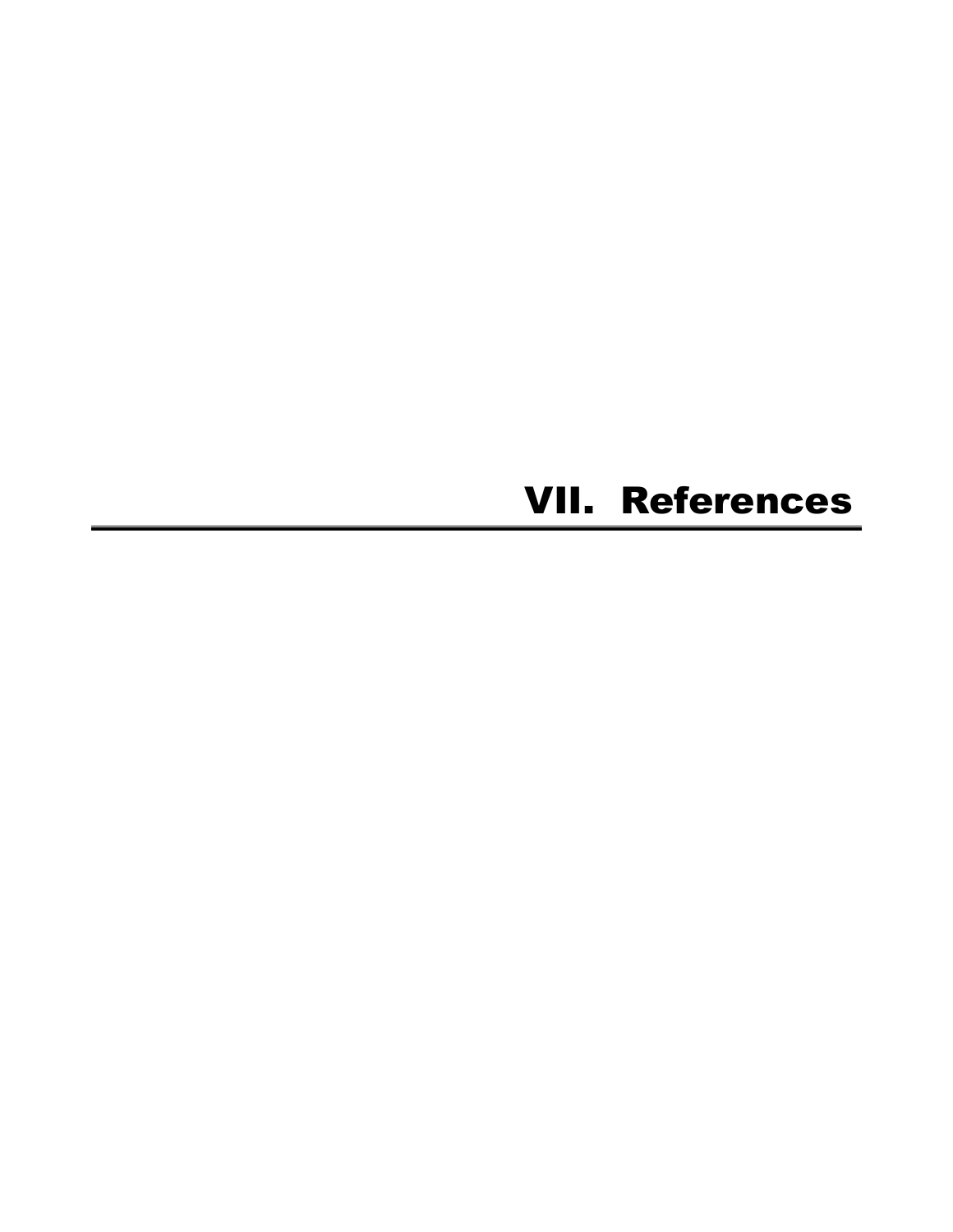14 California Code of Regulations (various sections).

- 36 Code of Federal Regulations 60 (various sections).
- 42 United States Code Section 7401 et seq. (1970).

Assembly Bill 32.

- Association of Environmental Professionals. Alternative Approaches to Analyze Greenhouse Gas Emissions and Global Climate Change in CEQA Documents, Final, June 29, 2007.
- Berglund, Birgitta, Thomas Lindvall, Dietrich H Schwela, and World Health Organization Occupational and Environmental Health Team. Guidelines for Community Noise, 1999, https://apps.who.int/iris/handle/10665/66217.
- Bryant, Cynthia. Director of the Governor's Office of Planning and Research. Letter to Mike Chrisman, California Secretary for Natural Resources, dated April 13, 2009.

*Cadiz Land Co. v. Rail Cycle* (2000) 83 Cal.App.4th 74, 99.

- California Building Standards Commission. 2010 California Green Building Standards Code.
- California Building Standards Commission. Guide to the 2016 California Green Building Standards Code Nonresidential, 2018.

California Climate Action Registry. General Reporting Protocol Version 3.1, January 2009.

California Department of Tax and Fee Administration. Fuel Taxes Statistics & Reports, www.cdtfa.ca.gov/taxes-and-fees/spftrpts.htm.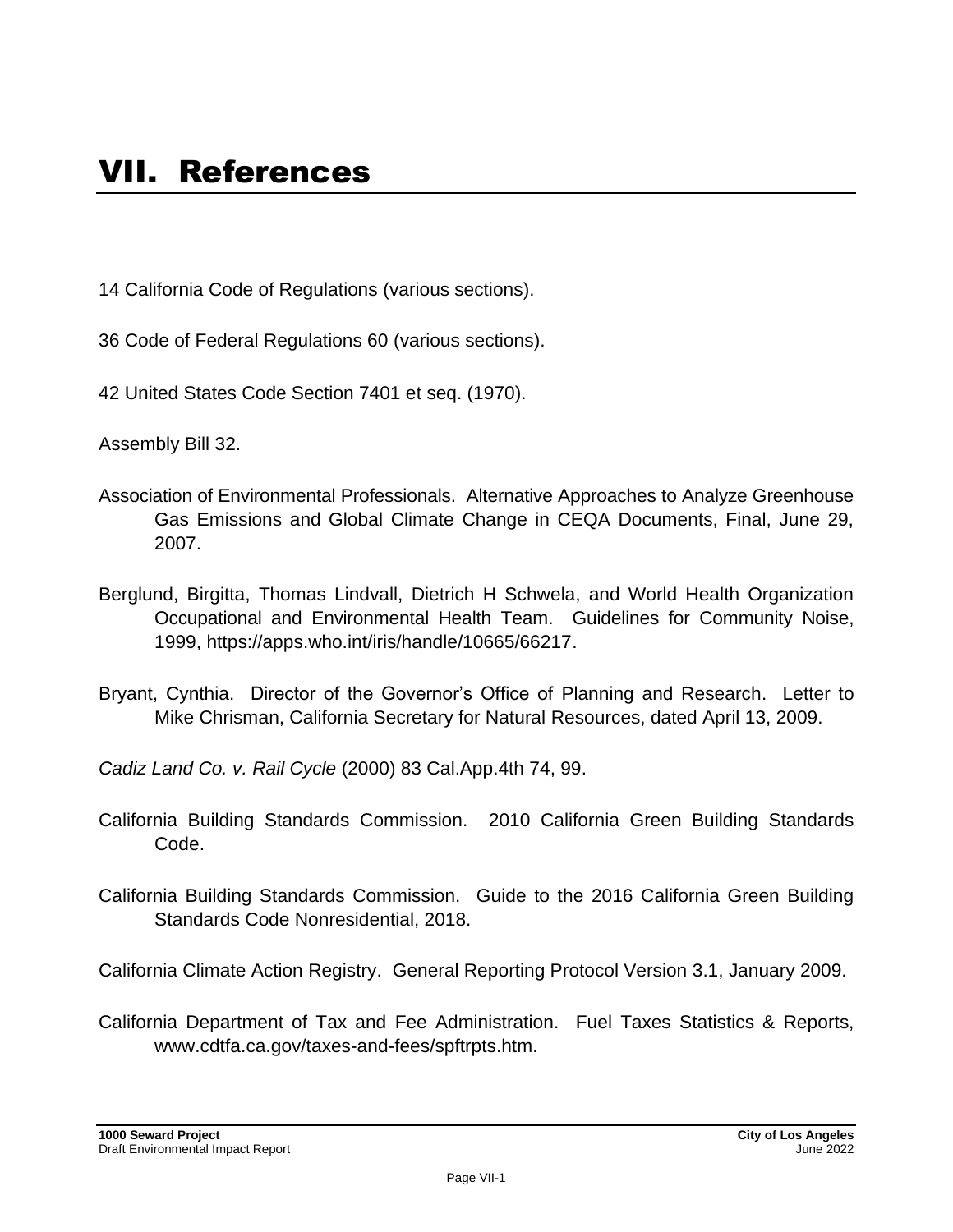- California Department of Water Resources. California Water Plan Update 2013, Investing in Innovation & Infrastructure, Highlights, October 2014.
- California Department of Water Resources. California Water Plan Update 2018, https:// water.ca.gov/Programs/California-Water-Plan/Update-2018.
- California Department of Water Resources. DWR Climate Action Plan, www.water.ca.gov/ Programs/All-Programs/Climate-Change-Program/Climate-Action-Plan.
- California Department of Water Resources. Fast Facts on the Water Conservation Legislation.
- California Department of Water Resources. Notice to State Water Project Contractors, Number 18-06, 2019 State Water Project Initial Allocation—10 Percent.
- California Department of Water Resources. Notice to State Water Project Contractors, Number 19-03, 2019 State Water Project Allocation Increase—15 Percent.
- California Department of Water Resources. SGMA Groundwater Management, https:// water.ca.gov/Programs/Groundwater-Management/SGMA-Groundwater-Management.
- California Department of Water Resources. The State Water Project—Final Delivery Capability Report 2015, July 2015.
- California Energy Commission. 2019 Building Energy Efficiency Standards, 2019.
- California Energy Commission. 2019 Building Energy Efficiency Standards for Residential and Nonresidential Buildings, 2018.
- California Gas and Electric Utilities. 2020 California Gas Report.
- California Lighting Technology Center. University of California, Davis, What's New in the 2013 Code?, March 18, 2014.

California Natural Resources Agency. California Water Action Plan, 2016 Update.

California Natural Resources Agency. Final Statement of Reasons for Regulatory Action, December 2009.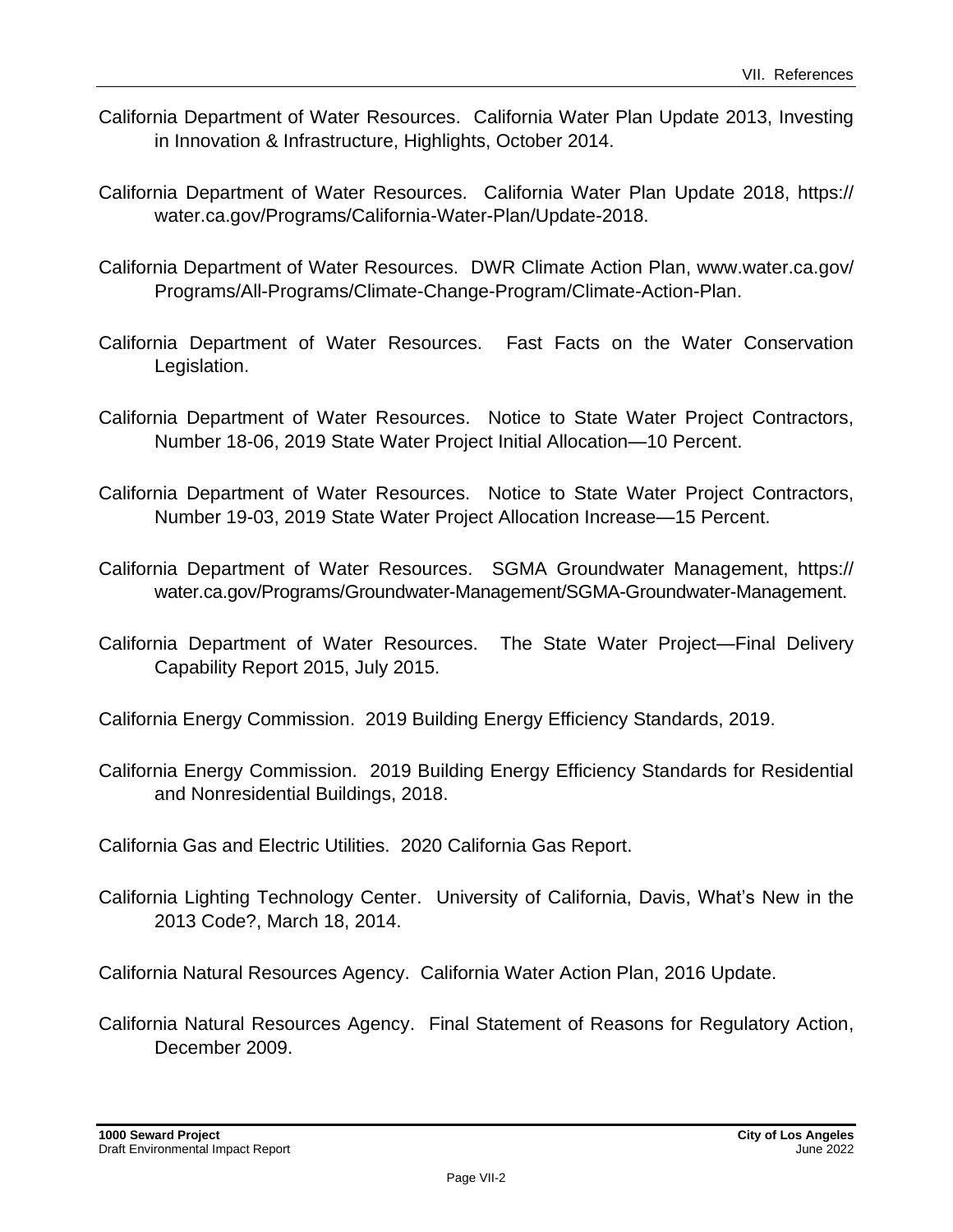- CalRecycle. Short-Lived Climate Pollutants (SLCP): Organic Waste Methane Emissions Reductions, www.calrecycle.ca.gov/climate/slcp/.
- Caltrans. Technical Noise Supplement (TeNS), 2009.
- Caltrans. Technical Noise Supplement to the Traffic Noise Analysis Protocol, September 2013.
- Caltrans. Transportation and Construction Vibration Guidance Manual, 2013.
- Caltrans. Transportation- and Construction-Induced Vibration Guidance Manual, June 2004.

CAPCOA. CalEEMod™ version 2020.4.0 User's Guide, May 2021.

- CAPCOA. California Emissions Estimator Model, CalEEMod™, www.caleemod.com.
- CAPCOA. California Emissions Estimator Model, May 2021, Appendix A: Calculation Details for CalEEMod.
- CAPCOA. California Emissions Estimator Model, October 2017, Appendix E1: Construction Survey and SCAQMD.
- CAPCOA. Quantifying Greenhouse Gas Mitigation Measures, 2010.
- CARB. 2008 Climate Change Scoping Plan.
- CARB. 2014 Update, May 2014.
- CARB. 2017 Scoping Plan Update, November 2017.
- CARB. 2020 Business-as-Usual (BAU) Emissions Projection, 2014 Edition, 2017, www. arb.ca.gov/cc/inventory/data/bau.htm.
- CARB. Achieving Carbon Neutrality in California, October 2020.
- CARB. Advance Clean Cars, 2017 Midterm Review Report, ww2.arb.ca.gov/resources/ documents/2017-midterm-review-report.
- CARB. Advanced Clean Cars Program, About, ww2.arb.ca.gov/our-work/programs/ advanced-clean-cars-program/about.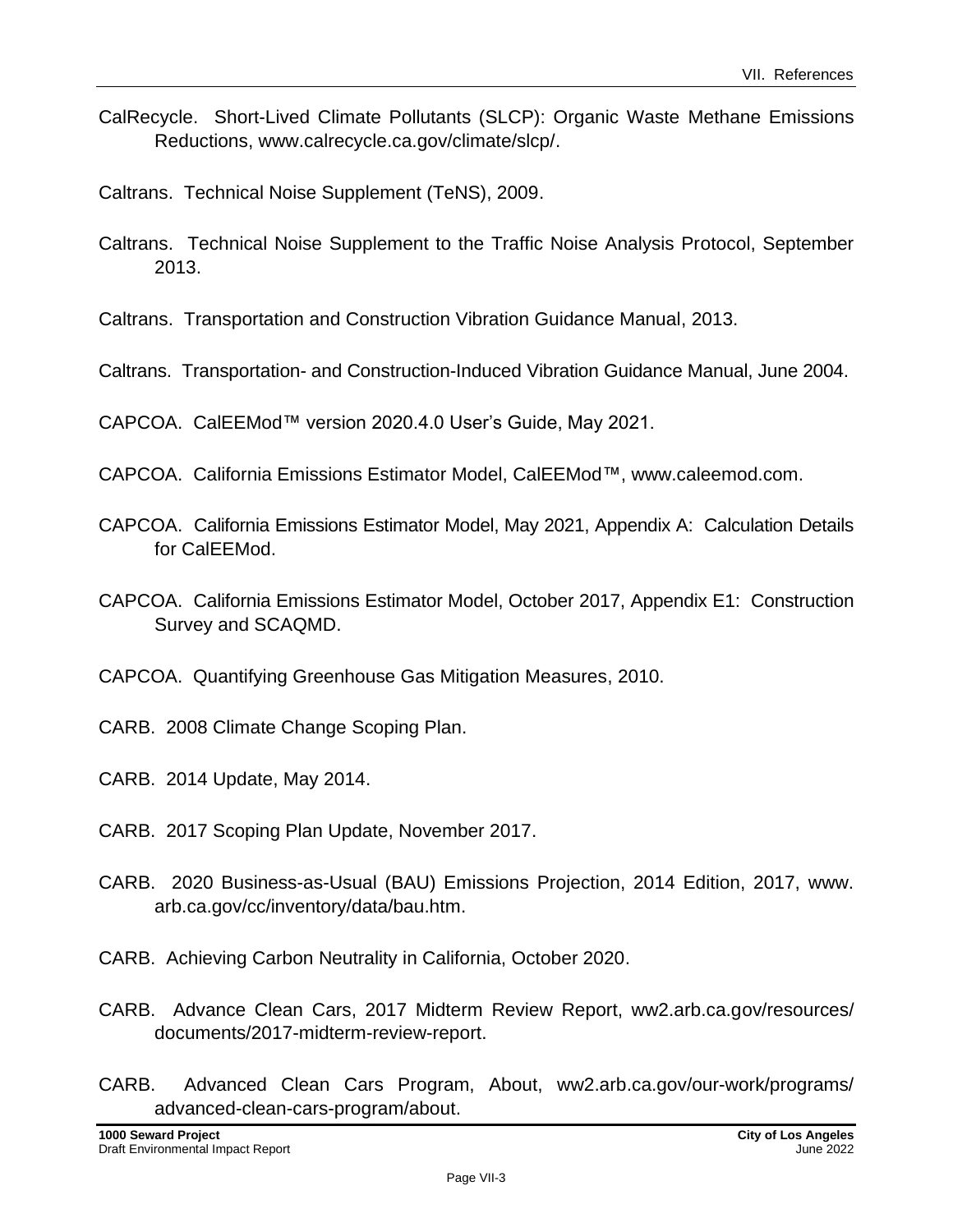- CARB. Advanced Clean Local Trucks (Last mile delivery and local trucks), ww2.arb.ca. gov/our-work/programs/advanced-clean-trucks.
- CARB. Air Quality and Land Use Handbook, a Community Health Perspective, April 2005.
- CARB. Ambient Air Quality Standards May 4, 2016.
- CARB. California Exhaust Emission Standards and Test Procedures for 2001 and Subsequent Model Passenger Cars, Light-duty Trucks, and Medium-duty Vehicles, amended July 9, 2021.
- CARB. California's 2017 Climate Change Scoping Plan, November 2017.
- CARB. California's Advanced Clean Cars Midterm Review.
- CARB. California's Advanced Clean Cars Program, www.arb.ca.gov/msprog/acc/acc.htm.
- CARB. Clean Car, ww2.arb.ca.gov/our-work/topics/clean-cars.
- CARB. Clean Car Standards—Pavley, Assembly Bill 1493.
- CARB. Climate Change Scoping Plan: A Framework for Change, December 2008.
- CARB. Climate pollutants fall below 1990 levels for first time, ww2.arb.ca.gov/news/ climate-pollutants-fall-below-1990-levels-first-time.
- CARB. EMFAC 2017, www.arb.ca.gov/msei/categories.htm#onroad\_motor\_vehicles.
- CARB. EMFAC Web Database.
- CARB. Final Supplement to the AB 32 Scoping Plan Functional Equivalent Document (FED), Attachment D, August 19, 2011.
- CARB. First Update to the AB 32 Scoping Plan, 2014.
- CARB. Hydrogen Sulfide & Health, ww2.arb.ca.gov/resources/hydrogen-sulfide-and-health.
- CARB. Initial Statement of Reasons for Rulemaking, Proposed Regulation for Mandatory Reporting of Greenhouse Gas Emissions Pursuant to the California Global Warming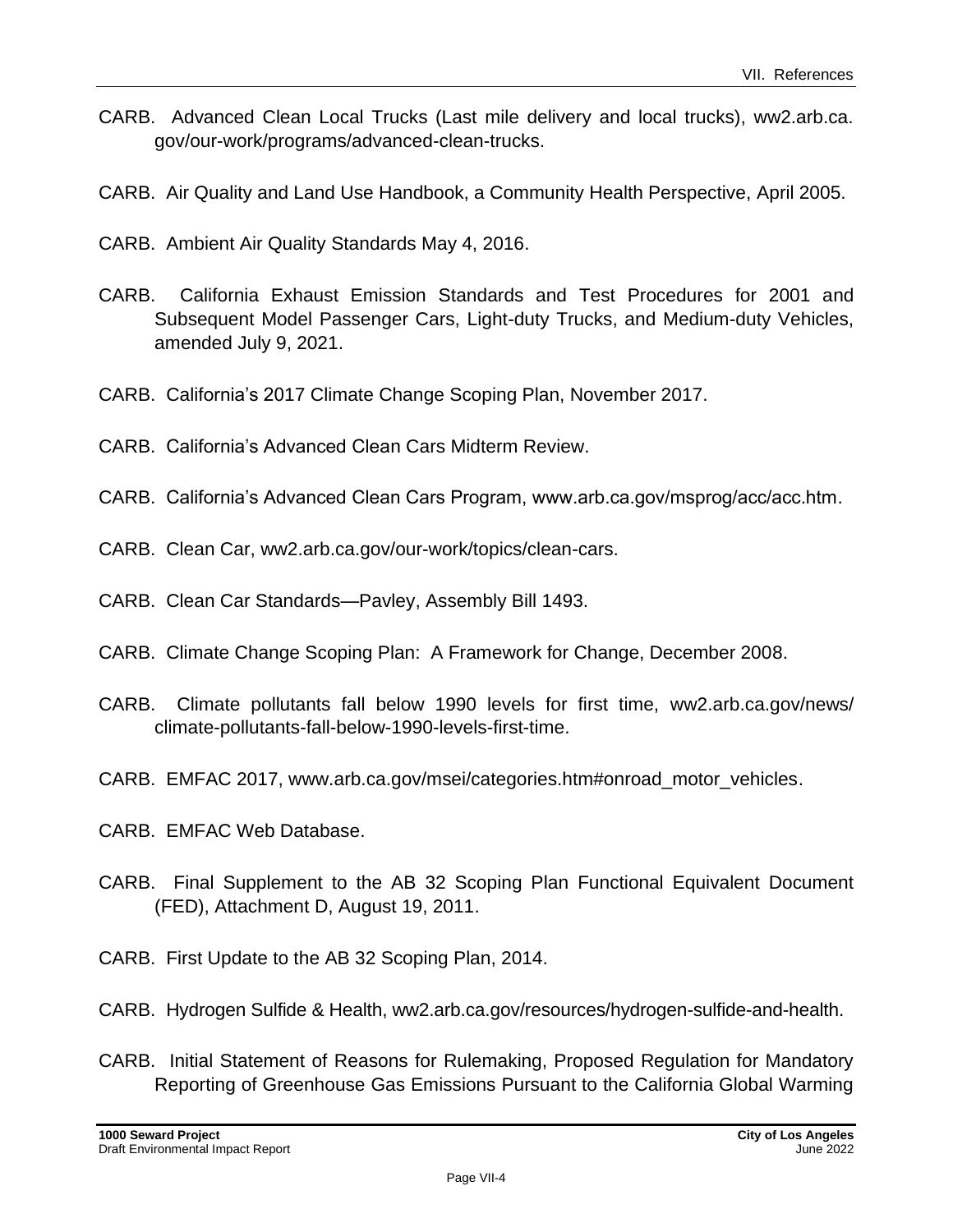Solutions Act of 2006 (AB 32), Planning and Technical Support Division Emission Inventory Branch, October 19, 2007.

- CARB. LCFS Regulation, ww2.arb.ca.gov/our-work/programs/low-carbon-fuel-standard/ lcfs-regulation.
- CARB. Low Carbon Fuel Standard, About, ww2.arb.ca.gov/our-work/programs/low-carbonfuel-standard/about.
- CARB. Maps of State and Federal Area Designations, ww2.arb.ca.gov/resources/documents/ maps-state-and-federal-area-designations.
- CARB. MSEI, Documentation, Off-Road, Diesel Equipment, ww2.arb.ca.gov/our-work/ programs/mobile-source-emissions-inventory/road-documentation/mseidocumentation-road.
- CARB. News Release: CARB finds vehicle standards are achievable and cost-effective, March 24, 2017.
- CARB. Reducing Short-Lived Climate Pollutants in California, ww2.arb.ca.gov/our-work/ programs/slcp.
- CARB. SB 375 Regional Greenhouse Gas Emissions Reduction Targets, 2018.
- CARB. Sustainable Communities & Climate Protection Program, About, ww2.arb.ca.gov/ our-work/programs/sustainable-communities-climate-protection-program/about.
- CARB. Vinyl Chloride & Health, ww2.arb.ca.gov/resources/vinyl-chloride-and-health.
- CARB. Visibility-Reducing Particles and Health, last reviewed October 11, 2016, www.arb. ca.gov/research/aaqs/common-pollutants/vrp/vrp.htm.
- CARB. Visibility-Reducing Particles and Health.
- CBE. Net Taxable Diesel Gallons 10-Year Report.
- CBE. Net Taxable Gasoline Gallons 10-Year Report.
- CEC. 2015 Integrated Energy Policy Report, docketed June 29, 2016.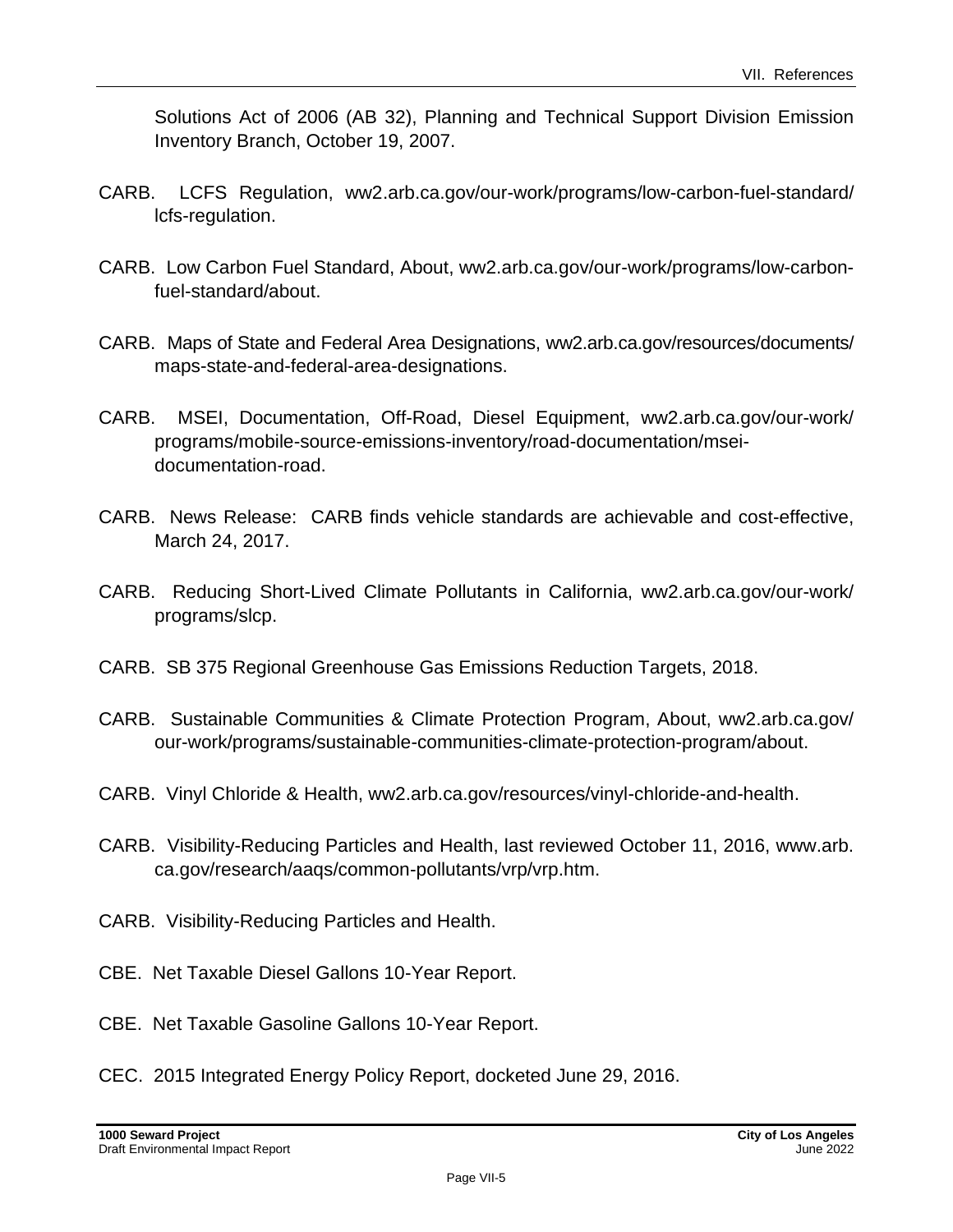- CEC. 2018 Integrated Energy Policy Report Update, Volume II, February 2019.
- CEC. 2019 Building Energy Efficiency Standards.
- CEC. 2019 Building Energy Efficiency Standards, Fact Sheet.
- CEC. 2020 Integrated Energy Policy Report Update, docketed March 2021.
- CEC. 2020–2023 Investment Plan Update for the Clean Transportation Technology Program, September 2020.
- CEC. Adoption Hearing, 2019 Building Energy Efficiency Standards.
- CEC. California Residential Appliance Saturation Survey, October 2010.
- CEC. Commercial End-Use Survey, March 2006.
- CEC. Inventory of California Greenhouse Gas Emissions and Sinks: 1990 to 2004, CEC-600-2006-013, October 2006.
- CEC. Wind Project and Wind Resource Areas, 2018.
- *Center for Biological Diversity v. California Department of Fish and Wildlife and Newhall Land and Farming*, 62 Cal. 4th 204, 220 (2015).
- City of Los Angeles. City of Los Angeles General Plan, https://planning.lacity.org/planspolicies/general-plan-overview.
- City of Los Angeles. Citywide Design Guidelines, 2019.
- City of Los Angeles. Citywide General Plan Framework, An Element of the Los Angeles General Plan, July 27, 1995.
- City of Los Angeles. General Plan Framework Element, Chapter 9: Infrastructure and Public Services.

City of Los Angeles. General Plan Conservation Element, Adopted September 2001.

City of Los Angeles. General Plan Noise Element, Adopted February 3, 1999.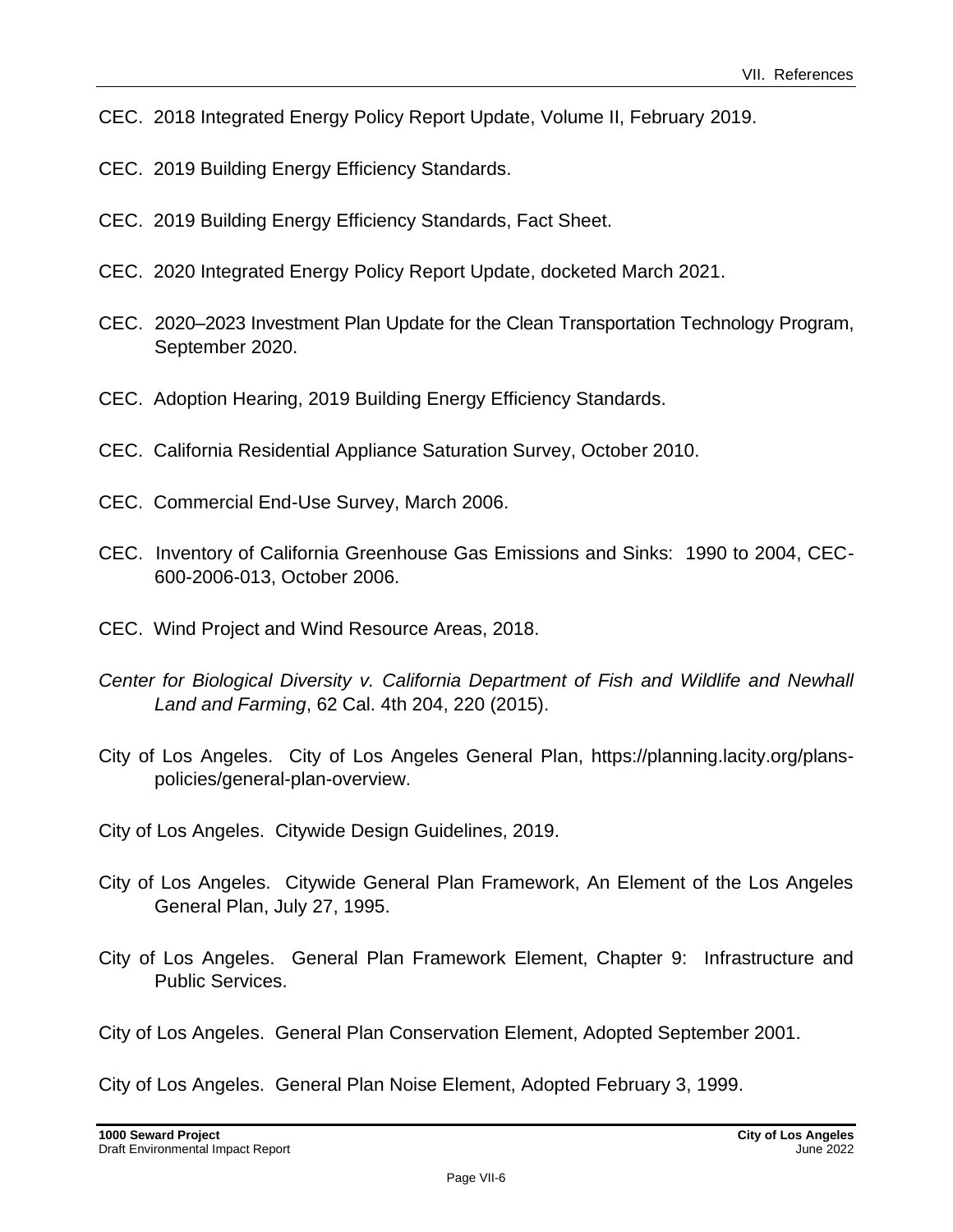City of Los Angeles. General Plan Safety Element, November 1996.

- City of Los Angeles. Hollywood Community Plan, adopted by City Council in December 1988 and effective April 2, 2014.
- City of Los Angeles. Hollywood Community Plan Draft Update—released February 2021, https://planning.lacity.org/plans-policies/community-plan-update/hollywood-communityplan-update#the-plan.
- City of Los Angeles. Inter-Departmental Correspondence, SB 165 Annual Report Requirements for Fiscal Year 2012–2013 Proposition Q Program, June 30, 2016.

City of Los Angeles. L.A. CEQA Thresholds Guide.

City of Los Angeles. L.A.'s Green New Deal, Sustainable City Plan, 2019.

City of Los Angeles. Los Angeles Housing Element 2021–2029.

City of Los Angeles. McCadden Project, Draft Environmental Impact Report, June 2016.

City of Los Angeles. Mobility Plan 2035: An Element of the General Plan, approved by City Planning Commission on June 23, 2016, and adopted by City Council on September 7, 2016.

City of Los Angeles. One Water LA 2040 Plan, Volume 1, Summary Report, April 2018.

- City of Los Angeles. Ordinance No. 171,687, adopted by the Los Angeles City Council on August 6, 1997.
- City of Los Angeles. Ordinance No. 177,404 (Protected Tree Relocation and Replacement Ordinance)
- City of Los Angeles. Ordinance No. 186485, December 11, 2019.
- City of Los Angeles. Plan for a Healthy Los Angeles, A Health and Wellness Element of the General Plan, March 2015.

City of Los Angeles. RENEW LA, Five-Year Milestone Report, 2011.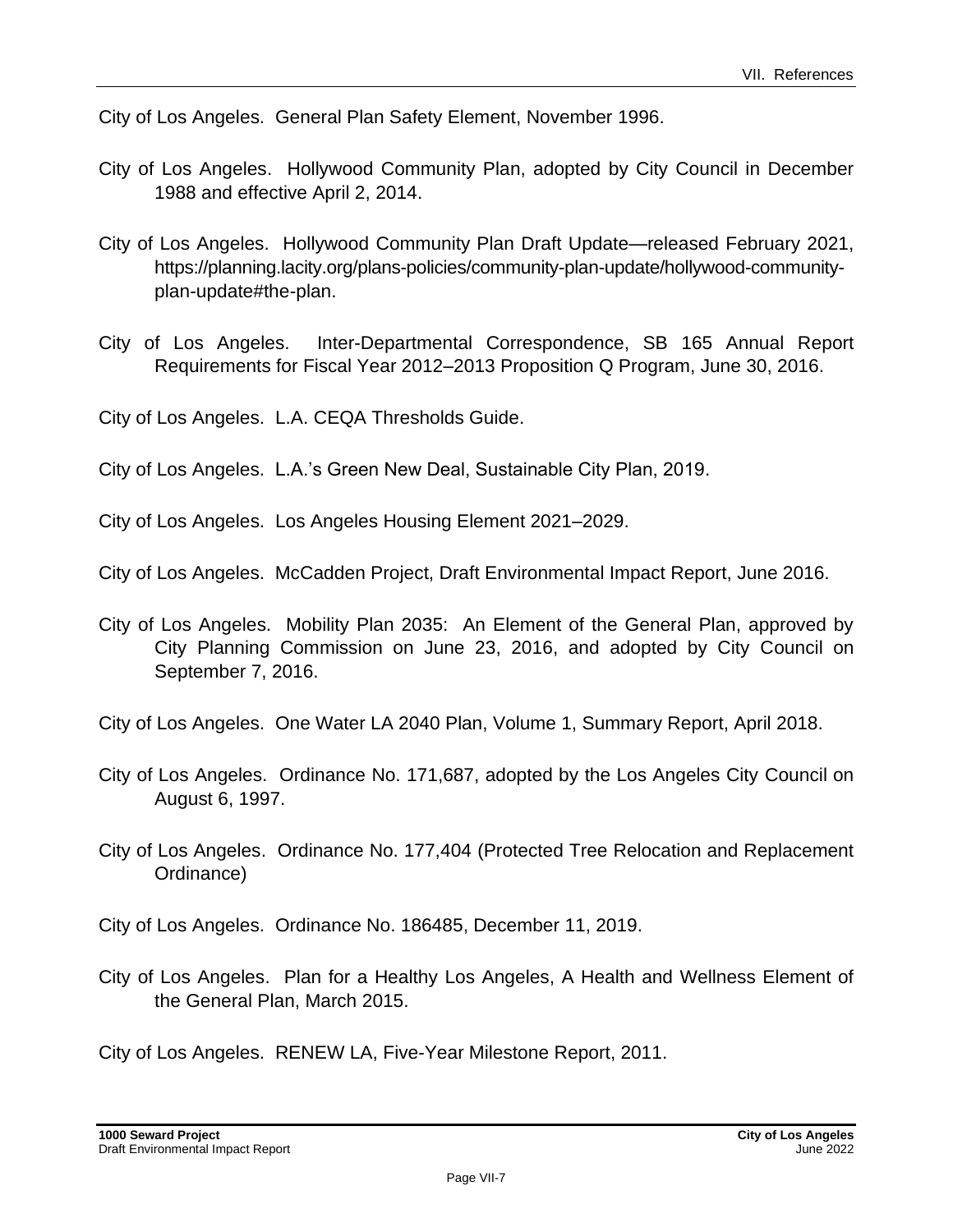- City of Los Angeles. Sustainable City pLAn, April 2015, www.lacity.org/highlights/ sustainable-city-plan.
- City of Los Angeles, Bureau of Sanitation. Zero Waste Progress Report, 2013.
- City of Los Angeles, Department of City Planning. Water Supply Assessment for the Angels Landing Project dated April 28, 2020, https://planning.lacity.org/eir/Angels Landing/deir/files/DEIR%20Appendices/App\_M.pdf.
- City of Los Angeles, Department of City Planning. ZIMAS, http://zimas.lacity.org/.
- City of Los Angeles, Department of Public Works. LA Sanitation, Recycling, www. lacitysan.org/san/faces/home/portal/s-lsh-wwd/s-lsh-wwd-s/s-lsh-wwd-s-r?\_adf.ctrlstate=kq9mn3h5a\_188.
- City of Los Angeles, Office of the Mayor. Executive Directive No. 5, Emergency Drought Response—Creating a Water Wise City, October 14, 2014.
- CPUC. 2017 Report: System Efficiency of California's Electric Grid.
- CPUC. California Renewables Portfolio Standard (RPS), 2018.
- CPUC. RPS Program Overview, 2018.
- Crowley, Kristin. Fire Marshal, Bureau of Fire Prevention and Public Safety, Los Angeles Fire Department. Written correspondence dated March 12, 2021.
- DWR. California Water Plan, https://water.ca.gov/Programs/ California-Water-Plan.
- DWR. California Water Plan Update 2018, Executive Summary.
- DWR. Daily Precipitation Stations, Los Angeles/USC, https://cdec.water.ca.gov/dynamicapp/ QueryDaily?s=USC.
- DWR. DWR Releases Final California Water Plan Update 2018, https://water.ca.gov/ News/News-Releases/2019/July-19/Final-Water-Plan-Update-2018.
- Energy and Environmental Economics. Achieving Carbon Neutrality in California, PATHWAYS Scenarios Developed for the California Air Resources Board (Amber Mahone, October 2020).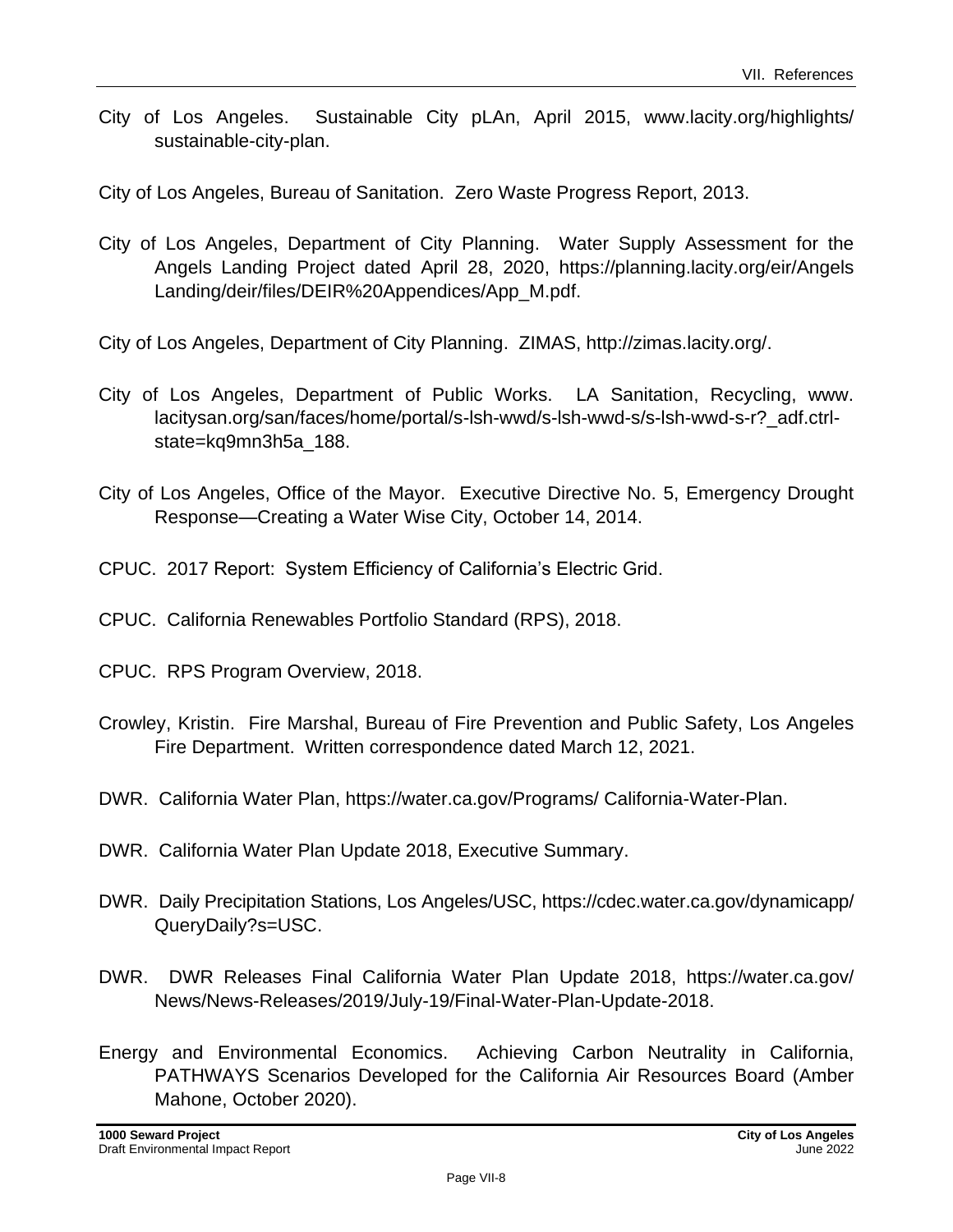Energy Independence and Security Act of 2007. Pub.L. 110-140.

Epstein, Paul R., et al. Urban Indicators of Climate Change, Report from the Center for Health and the Global Environment (Harvard Medical School and the Boston Public Health Commission, August 2003), unpaginated.

Eyestone Environmental. Energy Calculations for the 1000 Seward Project.

FHWA. Roadway Construction Noise Model User's Guide, 2006.

Friedlingstein, P., et al. *Global Carbon Budget 2019*, 2019.

- FTA. Transit Noise and Vibration Impact Assessment Manual, 2018.
- FTA. Transit Noise and Vibration Impact Assessment, September 2018.
- Geocon West, Inc. Geotechnical Investigation, Proposed Mixed Use Development 1000– 1006 Seward Street, 6565 West Romaine Street, and 1003, 1007, & 1013 North Hudson Avenue, Los Angeles California, April 29, 2020.
- Gibson Transportation Consulting, Inc. Transportation Assessment for the 1000 Seward Mixed-Use Development Project, July 2021.
- Harris, Cyril M. *Handbook of Acoustical Measurements and Noise Control, Third Edition*, 1991, Table 16.1.
- Historic Resources Group. Historical Resources Technical Report, 1000 Seward Street, Los Angeles, January 2021.
- IPCC. Climate Change 2007: Working Group I: The Physical Science Basis, Direct Global Warming Potentials.
- IPCC. Fourth Assessment Report, Working Group I Report: The Physical Science Basis, 2007.
- IPCC. Second Assessment Report, Working Group I: The Science of Climate Change, 1995.
- IPCC. Second Assessment Report's Global Warming Potentials.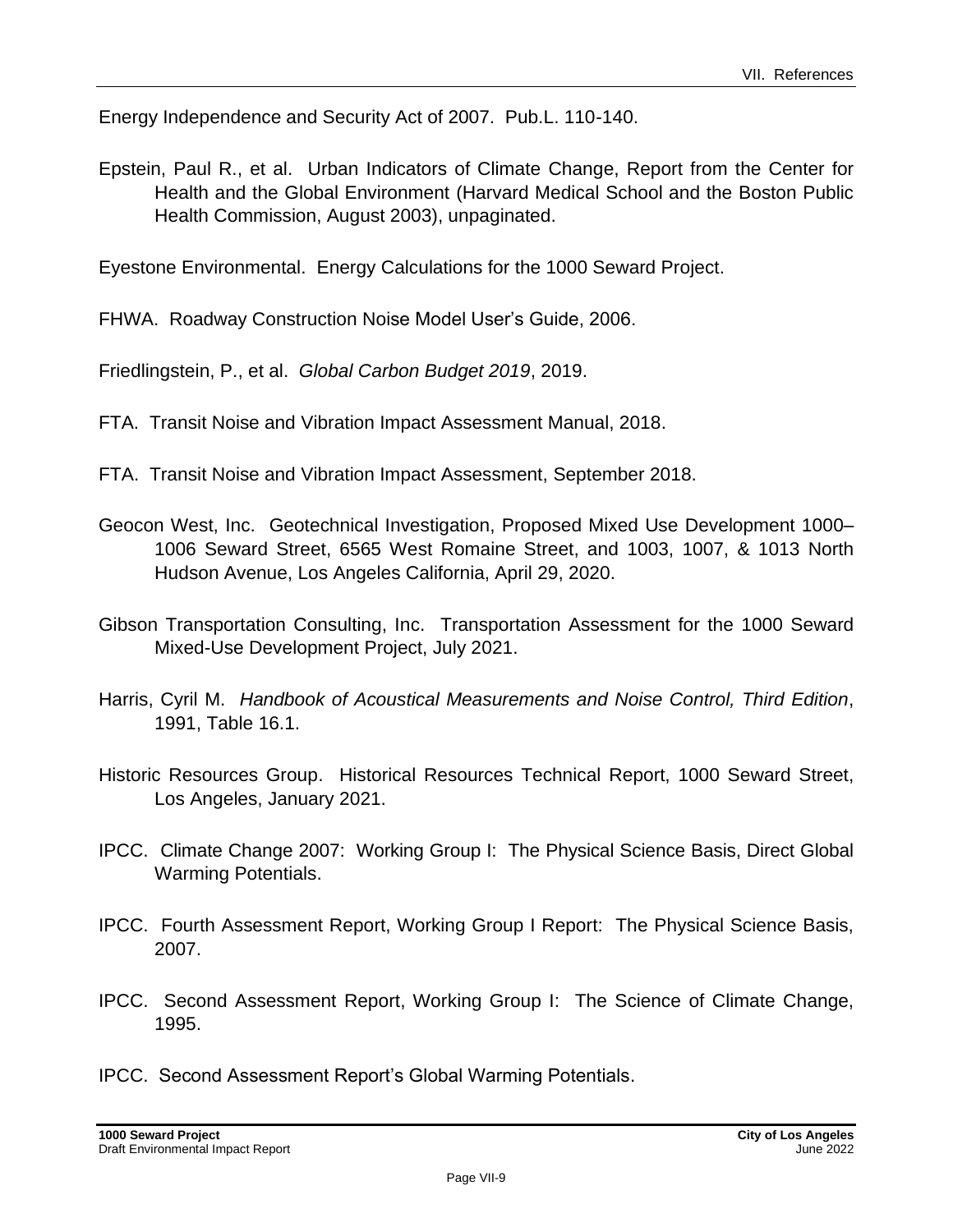LADOT. Los Angeles VMT Calculator, November 2019.

- LADOT. Los Angeles Signal Synchronization Fact Sheet.
- LADOT. Transportation Assessment Guidelines, July 2020.
- LADOT and City of Los Angeles, Department of City Planning. City of Los Angeles VMT Calculator Documentation, Version 1.3, May 2020.
- LADWP. 2015 Urban Water Management Plan, April 2016.
- LADWP. 2016 Power Integrated Resource Plan.
- LADWP. 2017 Power Strategic Long-Term Resources Plan, December 2017.
- LADWP. 2017 Retail Electric Sales and Demand Forecast.
- LADWP. 2018–2019 Briefing Book, June 2019.
- LADWP. 2018–2019 Water Infrastructure Plan.
- LADWP. 2020 Power Content Label.
- LADWP. 2020 Urban Water Management Plan, May 2021.
- LADWP. Eastern Sierra Snow Survey Results, April 1, 2020.
- LADWP. Water Supply Assessment for the Angels Landing Project, April 28, 2020.
- LAFD. FireStatLA, Citywide Response Metrics for 2020, www.lafd.org/fsla/stations-map? year=2020.
- LAFD. FireStatLA, Station 27 Response Metrics for 2020 www.lafd.org/fsla/stations-map? station=27&year=2020.
- LAFD. FireStatLA, Station 35 Response Metrics for 2020, www.lafd.org/fsla/stations-map? station=35&year=2020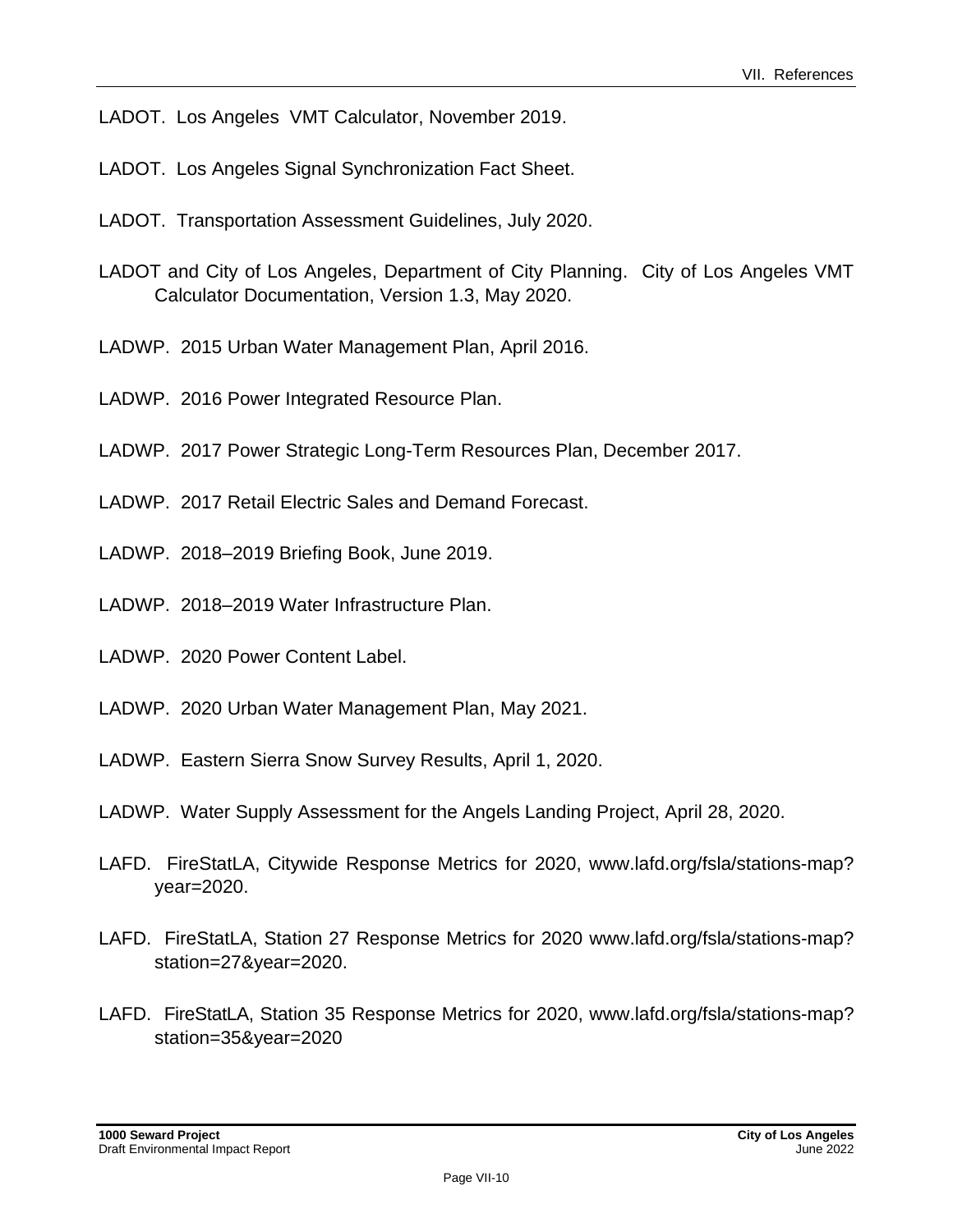- LAFD. FireStatLA, Station 41 Response Metrics for 2020, www.lafd.org/fsla/stations-map? station=41&year=2020
- LAFD. FireStatLA, Station 52 Response Metrics for 2020, www.lafd.org/fsla/stations-map? station=52&year=2020
- LAFD. FireStatLA, Station 82 Response Metrics for 2020, www.lafd.org/fsla/stations-map? station=82&year=2020
- LAFD. Los Angeles 2000 Prop F Fire Facilities Bond, Progress Report Feb–March 2016.
- LAFD. Mutual Aid Agreements/Disaster Declarations/Potential Fiscal Impacts, July 3, 2014.
- LAFD. Our Mission, www.lafd.org/about/about-lafd/our-mission.
- LAFD. Training Bulletin: Traffic Signal Preemption System for Emergency Vehicles, Bulletin No. 133, October 2008.
- LAPD. About West Bureau, www.lapdonline.org/west\_bureau/content\_basic\_view/1869.
- LAPD. Community Police Station Address Directory, www.lapdonline.org/our\_communities/ content\_basic\_view/6279.
- LAPD. COMPSTAT, www.lapdonline.org/crime\_mapping\_and\_compstat/content\_basic\_view/ 6363.
- LAPD. COMPSTAT Plus, www.lapdonline.org/inside\_the\_lapd/content\_basic\_view/6364.
- LFA Consulting Engineers. 1000 Seward Mixed-Use Project Utility Infrastructure Technical Report: Energy, January 2022.
- LFA Consulting Engineers. 1000 Seward Mixed-Use Project Utility Infrastructure Technical Report: Water, April 2021.

Los Angeles Municipal Code (various sections).

- Metro. Congestion Management Program for Los Angeles County, 2004.
- Metropolitan Water District of Southern California. 2015 Urban Water Management Plan, June 2016.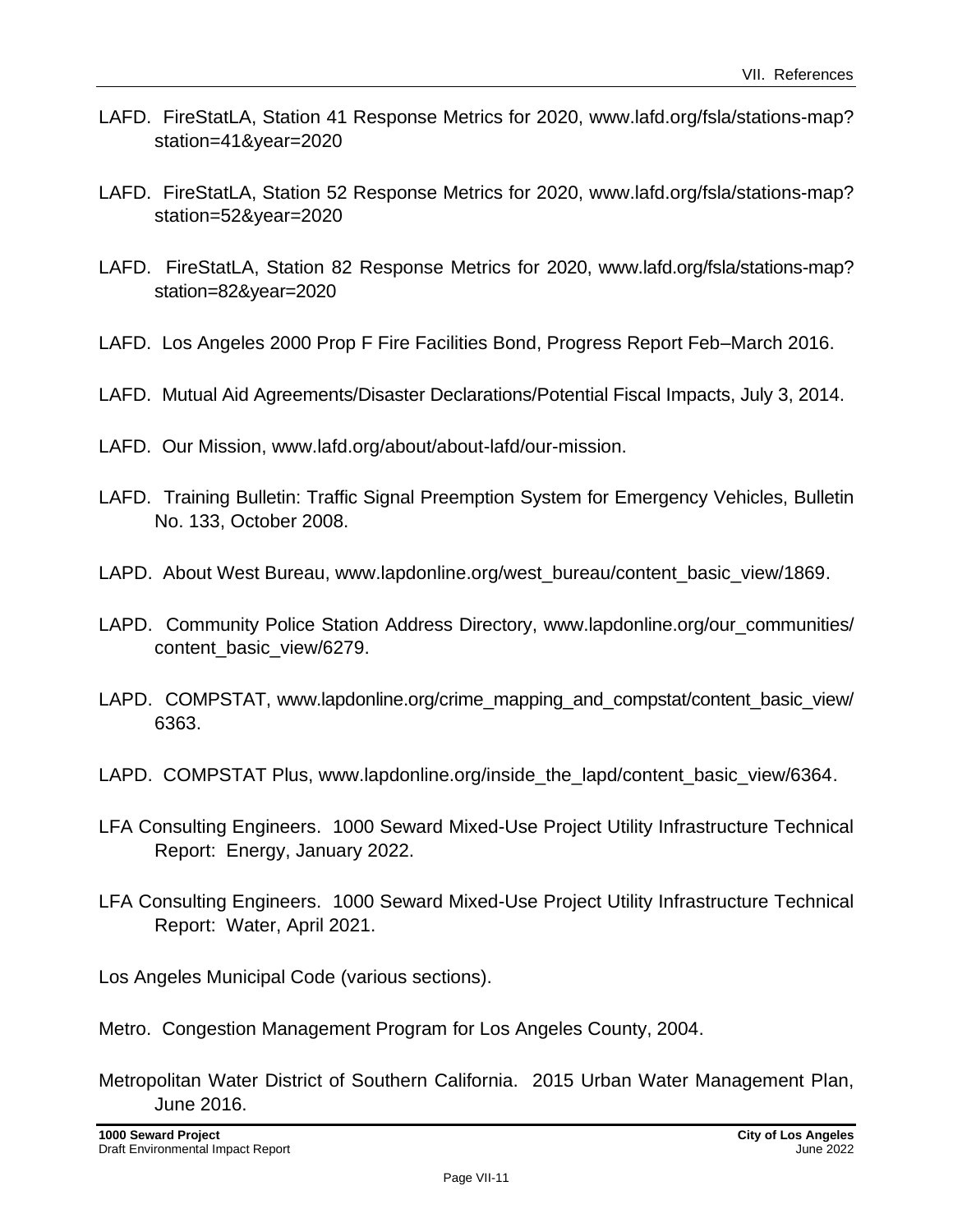- Metropolitan Water District of Southern California. 2020 Regional Urban Water Management Plan, May 2021.
- Metropolitan Water District of Southern California. 2020 Urban Water Management Plan.
- Metropolitan Water District of Southern California. Integrated Water Resources Plan, 2020.
- Metropolitan Water District of Southern California. Integrated Water Resources Plan— 2015 Update, Report No. 1518, 2016.
- Metropolitan Water District of Southern California. Water Surplus and Drought Management Plan, Report No. 1150, August 1999.
- NFPA. NFPA 1710—Standard for the Organization and Deployment of Fire Suppression Operations, Emergency Medical Operations, and Special Operations to the Public by Career Fire Departments, 2016 Edition.
- NHTSA. Corporate Average Fuel Economy standards.
- OEHHA. CalEnviroScreen 3.0 MAP, https://oehha.ca.gov/calenviroscreen/report/calenviro screen-30.
- Pew Center on Global Climate Change. Climate Change 101: Understanding and Responding to Global Climate Change.
- Ponce, Aaron C. Community Outreach and Development Division, Los Angeles Police Department. Written correspondence dated December 17, 2020.
- *Protect Historic Amador Waterways v. Amador Water Agency* (2004) 116 Cal. App. 4th 1099, 1107.

Public Resources Code (various sections).

RK Engineering Group, Inc. Wal-Mart/Sam's Club Reference Noise Level Study, 2003.

San Joaquin Valley Air Pollution Control District. CEQA Determinations of Significance tor Projects Subject to ARB's GHG Cap-and-Trade Regulation, APR—2030 (June 25, 2014).

SCAG. 2020–2045 RTP/SCS.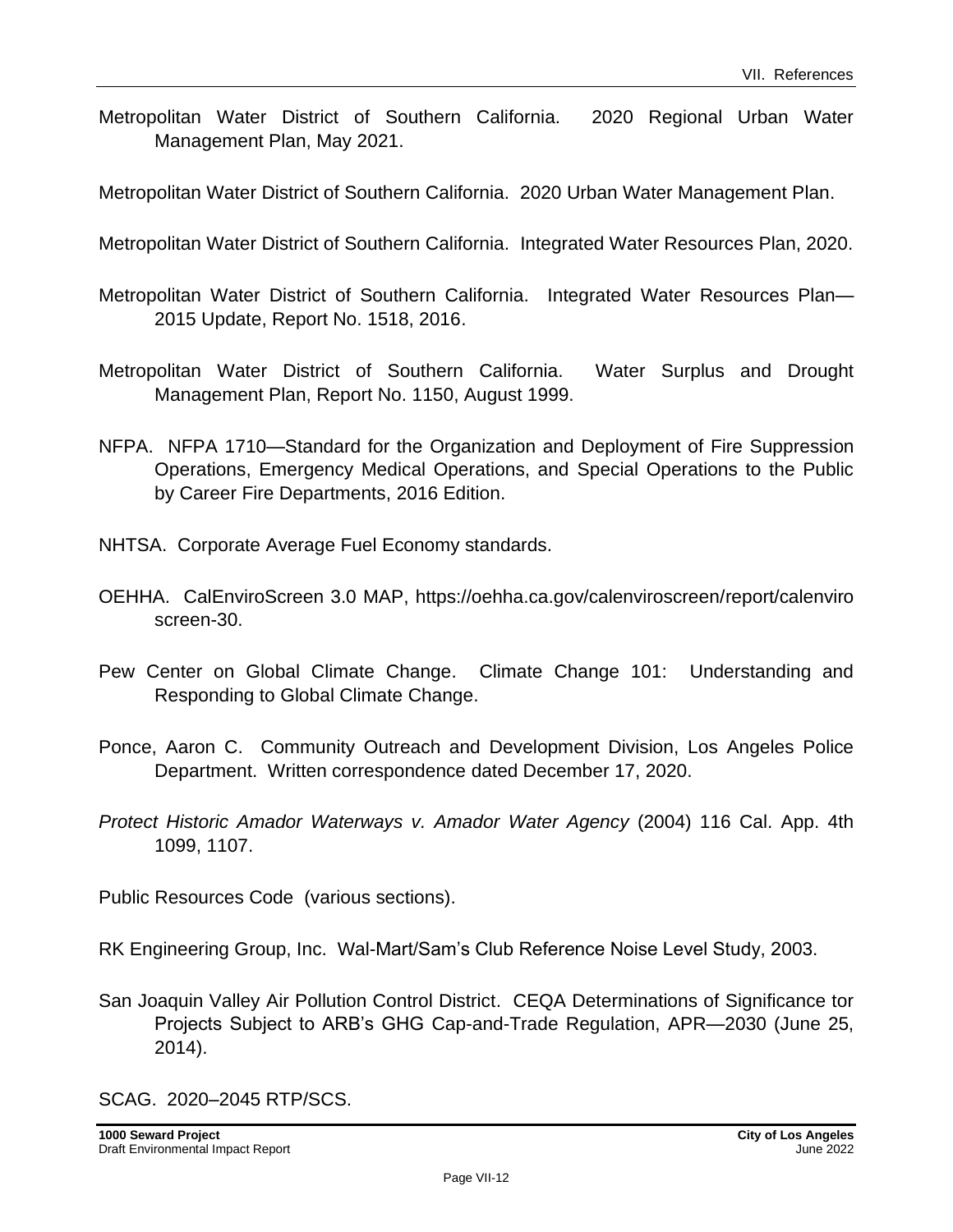- SCAG. Draft Program EIR for the 2020–2045 RTP/SC, Section 3.8, Greenhouses, page 3.8-61, December 2019.
- SCAG. Final 2016–2040 RTP/SCS, 2016.
- SCAG. The State of the Region—Measuring Regional Progress, December 2006.
- SCAQMD. Air Quality Analysis Guidance, www.aqmd.gov/home/rules-compliance/ceqa/ air-quality-analysis-handbook#.
- SCAQMD. Air Quality Analysis Handbook, www.aqmd.gov/home/regulations/ceqa/airquality-analysis-handbook.
- SCAQMD. Air Quality Management Plan, 2003.
- SCAQMD. Ambient Monitoring Data (2018–2020), www.aqmd.gov/home/air-quality/airquality-data-studies/historical-data-by-year.
- SCAQMD. Board Meeting, December 5, 2008, Agenda No. 31.
- SCAQMD. CEQA Air Quality Handbook, April 1993.
- SCAQMD. Draft Environmental Impact Report for the Breitburn Santa Fe Springs Blocks 400/700 Upgrade Project, SCH No. 2014121014, April 2014.
- SCAQMD. Facility Information Detail (F.I.N.D.), www.aqmd.gov/nav/FIND.
- SCAQMD. Federal Attainment Plan for Carbon Monoxide, 1992.
- SCAQMD. Final 2016 AQMP, 2017, www.aqmd.gov/home/air-quality/clean-air-plans/airquality-mgt-plan/final-2016-aqmp.
- SCAQMD. Final Localized Significance Threshold Methodology, June 2003 (Revised July 2008).
- SCAQMD. Final Methodology to Calculate Particulate Matter (PM)2.5 and PM2.5 Significance Thresholds, 2006.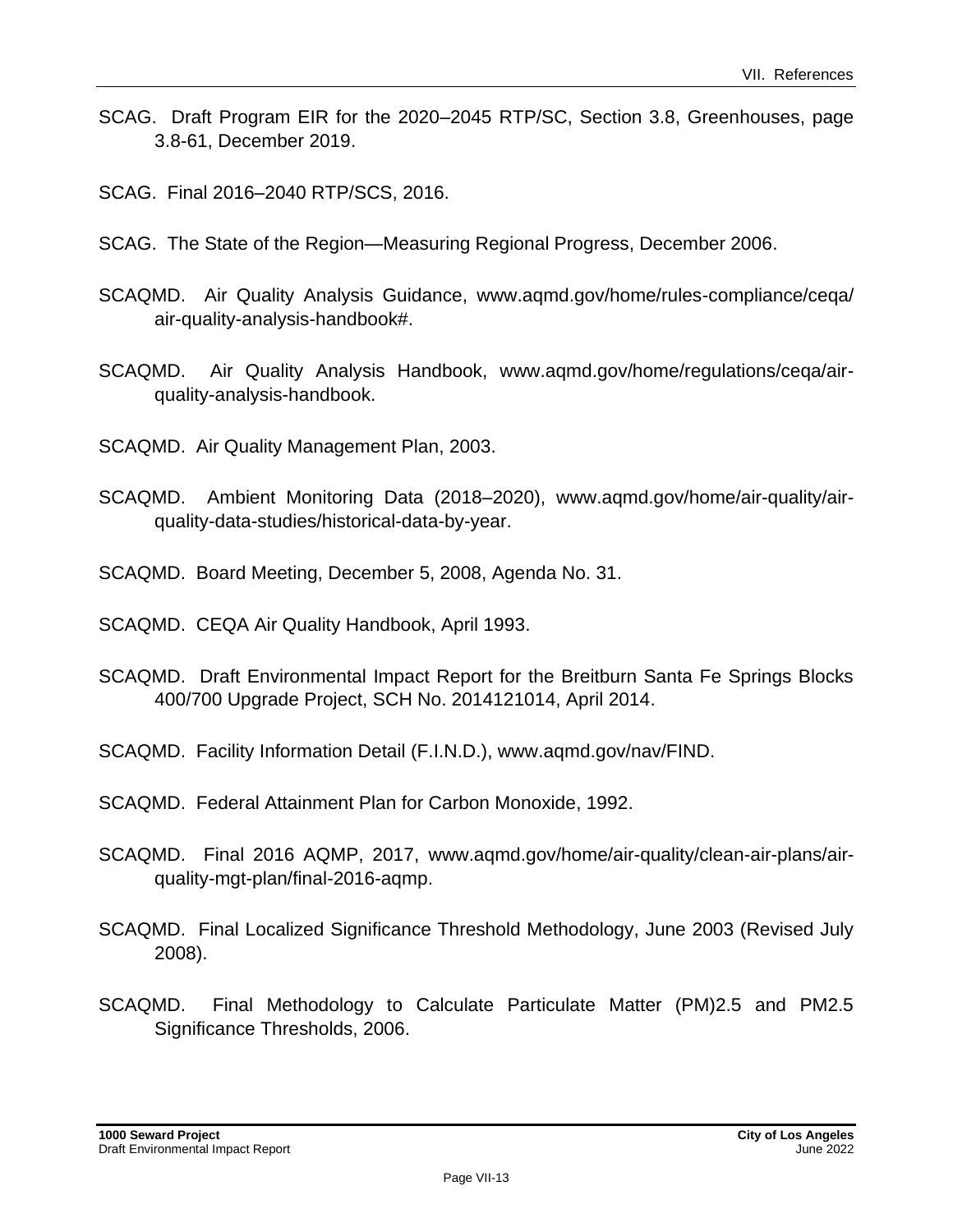- SCAQMD. Final Mitigated Negative Declaration for Toxic Air Contaminant Reduction for Compliance with SCAQMD Rules 1420.1 and 1402 at the Exide Technologies Facility in Vernon, CA, SCH No. 2014101040, December 2014
- SCAQMD. Final Negative Declaration for: Ultramar Inc. Wilmington Refinery Cogeneration Project, SCH No. 2012041014, October 2014.
- SCAQMD. Final Negative Declaration tor Phillips 66 Los Angeles Refinery Carson Plant— Crude Oil Storage Capacity Project, SCH No. 2013091029, December 2014
- SCAQMD. Final—Methodology to Calculate Particulate Matter (PM) 2.5 and PM2.5 Significance Thresholds, October 2006.
- SCAQMD. Governing Board Agenda Item 31, December 5, 2008.
- SCAQMD. Greenhouse Gases CEQA Significance Thresholds, www.aqmd.gov/home/ regulations/ceqa/air-quality-analysis-handbook/ghg-significance-thresholds.
- SCAQMD. Guidance Document for Addressing Air Quality Issues in General Plans and Local Planning, May 6, 2005.
- SCAQMD. Health Risk Assessment Guidance for Analyzing Cancer Risks from Mobile Source Diesel Idling Emissions for CEQA Air Quality Analysis, 2002.
- SCAQMD. Interim CEQA GHG Significance Threshold for Stationary Sources, Rules and Plans, 2008.
- SCAQMD. LST Methodology, October 2009.
- SCAQMD. LST Methodology, Appendix C–Mass Rate LST Look-Up Table.
- SCAQMD. Map of Jurisdiction, 1999.
- SCAQMD. Multiple Air Toxics Exposure Study in the South Coast Air Basin (MATES-IV), MATES IV Interactive Carcinogenicity Map, 2015.
- SCAQMD. Multiple Air Toxics Exposure Study in the South Coast Air Basin (MATES IV) Final Report, May 2015.
- SCAQMD. SCAQMD Air Quality Significance Thresholds, revised March 2015.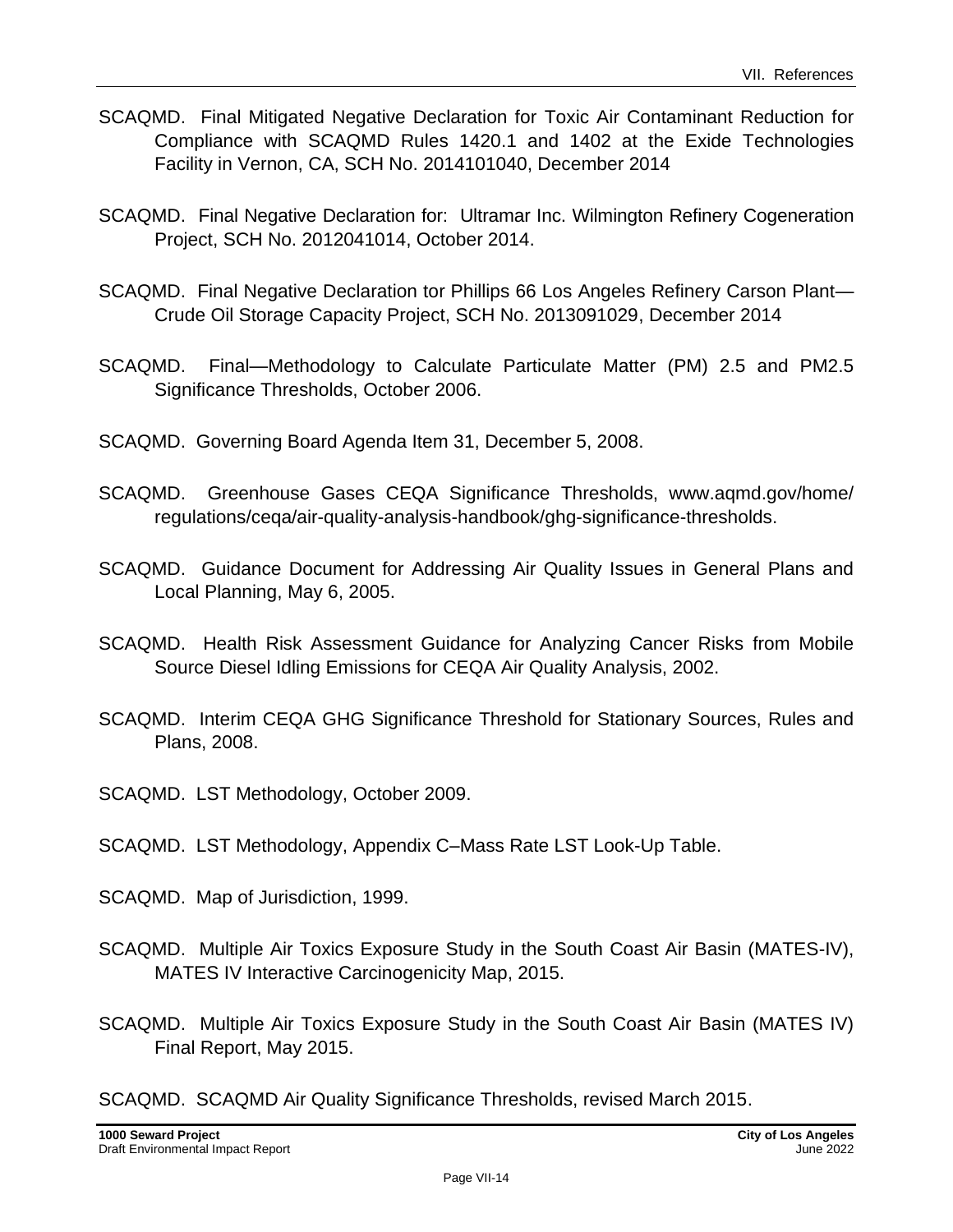SCAQMD. White Paper on Potential Control Strategies to Address Cumulative Impacts from Air Pollution, August 2003, Appendix D.

Senate Bill 104.

Senate Bill 375, September 30, 2008.

Sharp, Steven. New Offices Completed at Sunset Las Palmas Studios, November 17, 2020, https://urbanize.city/la/post/new-offices-completed-sunset-las-palmas-studios.

SoCalGas. Company Profile, www.socalgas.com/about-us/company-profile.

SoundPLAN GmbH. SoundPLAN version 8.2, 2020.

*State of California vs. Chao*, Case 1:19-cv-02826, 2019.

- State of California, Department of Justice, Office of the Attorney General. Climate Change Impacts in California, https://oag.ca.gov/environment/impact.
- State of California, Governor's Office of Emergency Services, Fire and Rescue Division. California Fire Service and Rescue Emergency Mutual Aid System, Mutual Aid Plan, revised April 2019.
- State of California, Governor's Office of Planning and Research. General Plan 2017 Guidelines.
- State of California, Governor's Office of Planning and Research. Proposed Updates to the CEQA Guidelines—Final, November 2017.
- State of California, Governor's Office of Planning and Research. Technical Advisory— CEQA and Climate Change: Addressing Climate Change Through California Environmental Quality Act Review, June 2008.
- State of California, Governor's Office of Planning and Research. Technical Advisory on Evaluating Transportation Impacts in CEQA, December 2018.
- State of California, Office of Administrative Law. Notice of Approval of Emergency Regulatory Action, State Water Resources Control Board, Title 23, May 31, 2016.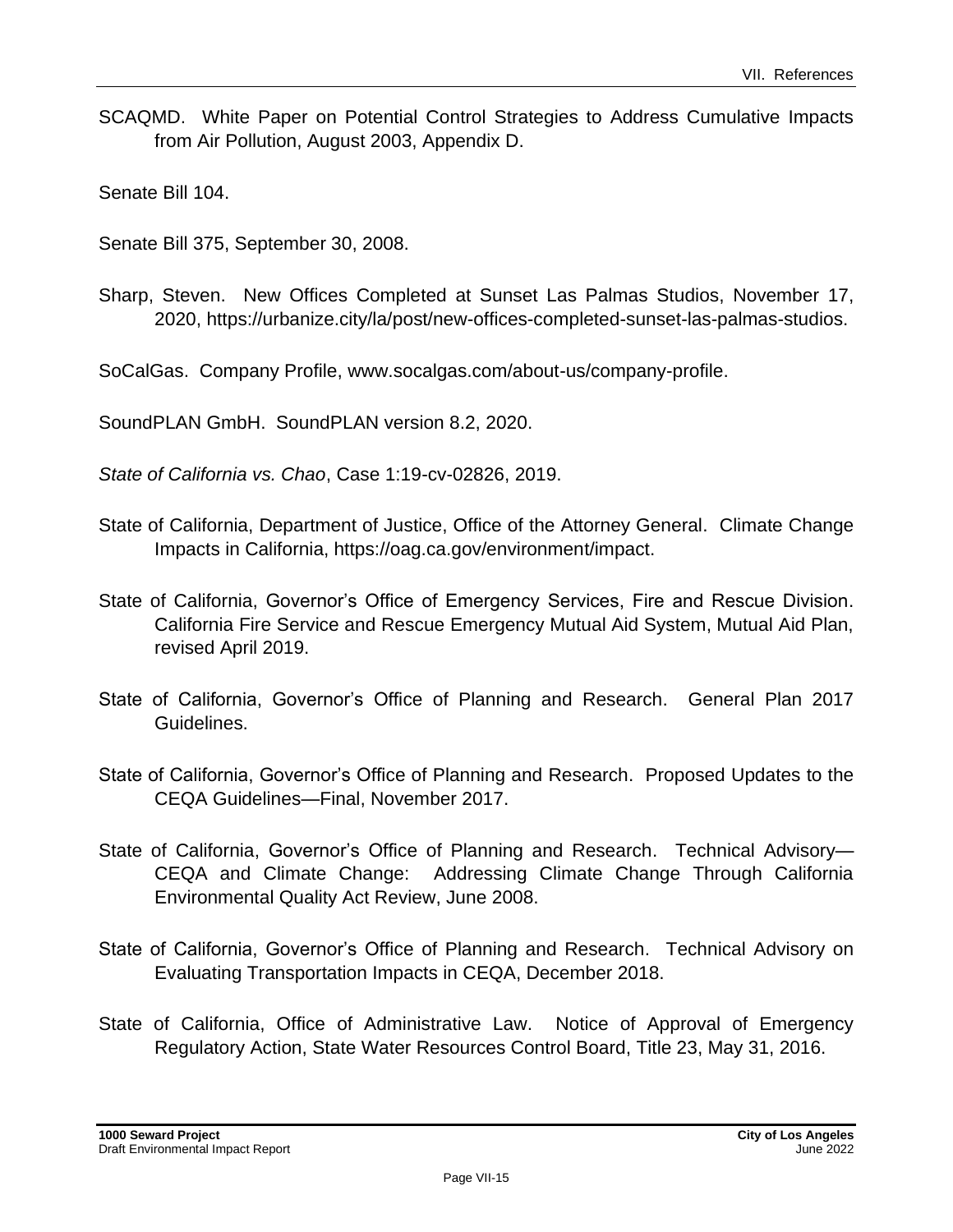- State of California, Office of the Governor. Governor Brown Declares Drought State of Emergency, January 17, 2014, www.ca.gov/archive/gov39/2014/01/17/news18368/ index.html.
- State of California, Office of the Governor. Governor Brown Issues Order to Continue Water Savings as Drought Persists, May 9, 2016, www.ca.gov/archive/gov39/2016/ 05/09/news19408/index.html.
- State of California. California Building Energy Efficiency Standards, Title 24, Part 6, §110.9, §130.0, and §130.2.
- State of California. Executive Order N-79-20, September 23, 2020.
- SWRCB. Emergency Conservation Regulation, 2017.
- SWRCB. Fact Sheet, August 2017 Statewide Conservation Data, updated October 3, 2017.
- SWRCB. Fact Sheet, February 2017 Statewide Conservation Data, updated April 4, 2017.
- SWRCB. Final 20 x 2020 Water Conservation Plan, February 2010.
- SWRCB. Media Release, "Statewide Water Savings Exceed 25 Percent in February; Conservation to Remain a California Way of Life," April 4, 2017.
- SWRCB. Resolution No. 2017-0024.
- U.S. Department of Labor, OSH Act of 1970, www.osha.gov/laws-regs/oshact/complete oshact.
- U.S. Department of the Interior, National Park Service. National Historic Landmarks Frequently Asked Questions, www.nps.gov/subjects/nationalhistoriclandmarks/faqs. htm.
- U.S. Department of the Interior, National Park Service. National Register Bulletin #15: How to Apply the National Register Criteria for Evaluation, 1997.
- U.S. Department of the Interior, National Park Service. National Register Bulletin #21: Defining Boundaries for National Register Properties Form, 1997.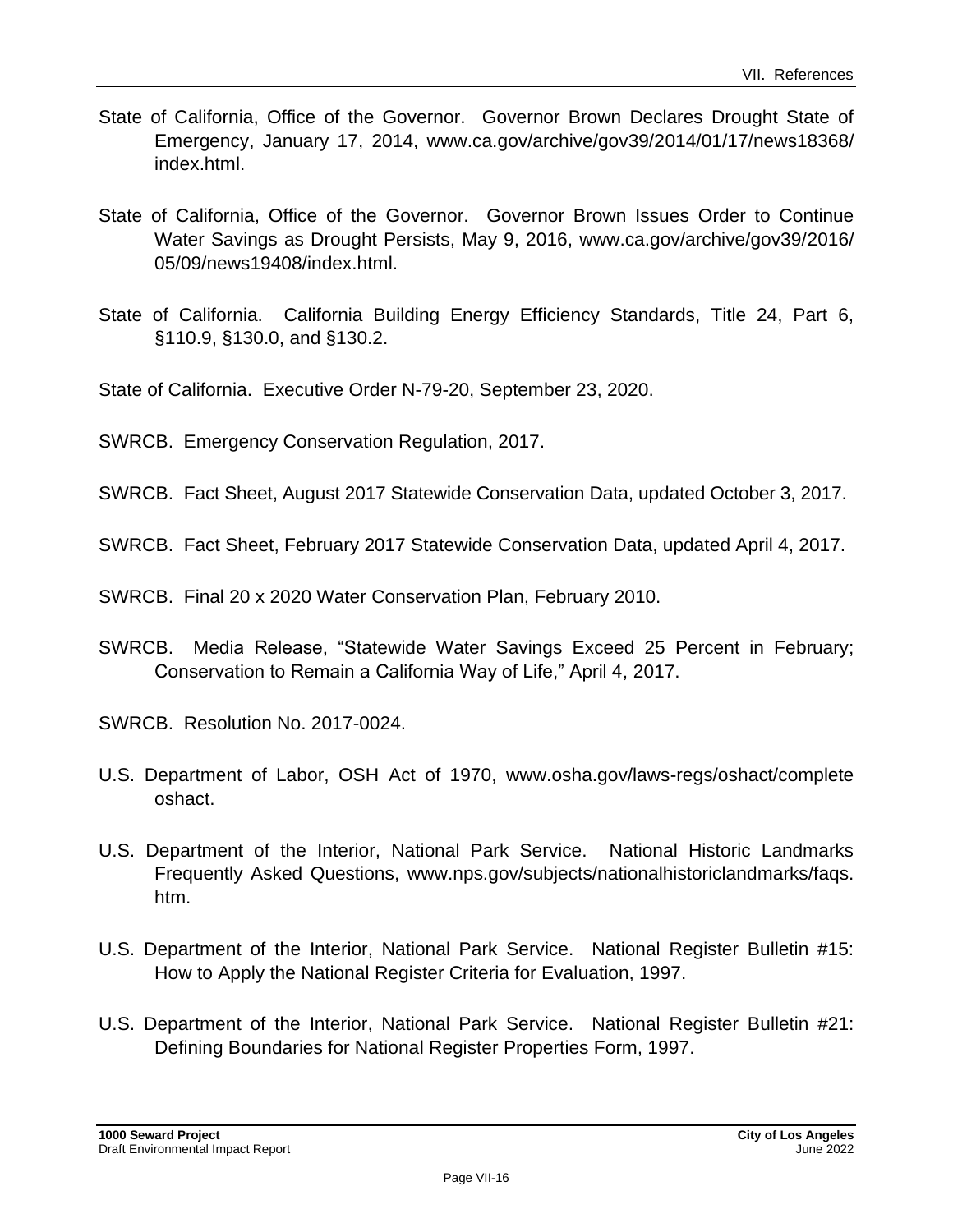- U.S. Department of the Interior, National Park Service. Native American Graves Protection and Repatriation Act, www.nps.gov/archeology/tools/laws/nagpra.htm.
- U.S. Department of the Interior, National Park Service. Technical Brief #20, Archeological Damage Assessment: Legal Basis and Methods, 2007.
- U.S. Department of the Interior, National Park Service. The Secretary of the Interior's Standards for the Treatment of Historic Properties with Guidelines for Preserving, Rehabilitating, Restoring, and Reconstructing Historic Buildings, 2017.
- U.S. Energy Information Administration. California State Profile and Energy Estimates, www.eia.gov/state/?sid=CA#tabs-2.
- U.S. Energy Information Administration. Frequently Asked Questions, www.eia.gov/tools/ faqs/faq.php?id=58&t=8.
- U.S. EPA. Acute Exposure Guideline Levels (AEGLs) for Nitrogen Trifluoride; January 2009.
- U.S. EPA. Air Quality Criteria for Carbon Monoxide, EPA 600/P-099/001F, 2000.
- U.S. EPA. Clean Air Act Overview, Clean Air Act Table of Contents by Title, Last Updated January 3, 2017, www.epa.gov/clean-air-act-overview/clean-air-act-text.
- U.S. EPA. Climate Change Indicators: Atmospheric Concentrations of Greenhouse Gas, updated April 2021.
- U.S. EPA. Climate Change Indicators: Greenhouse Gases, www.epa.gov/climate-indicators/ greenhouse-gases.
- U.S. EPA. EPA and NHTSA Adopt Standards to Reduce GHG and Improve Fuel Efficiency of Medium- and Heavy-Duty Vehicles for Model Year 2018 and Beyond, August 2016.
- U.S. EPA. EPA and NHTSA Set Standards to Reduce Greenhouse Gases and Improve Fuel Economy for Model Years 2017–2025 Cars and Light Trucks, 2012.
- U.S. EPA. EPA Identifies Noise Levels Affecting Health and Welfare, April 1974, https:// archive.epa.gov/epa/aboutepa/epa-identifies-noise-levels-affecting-health-and-welfare. html.